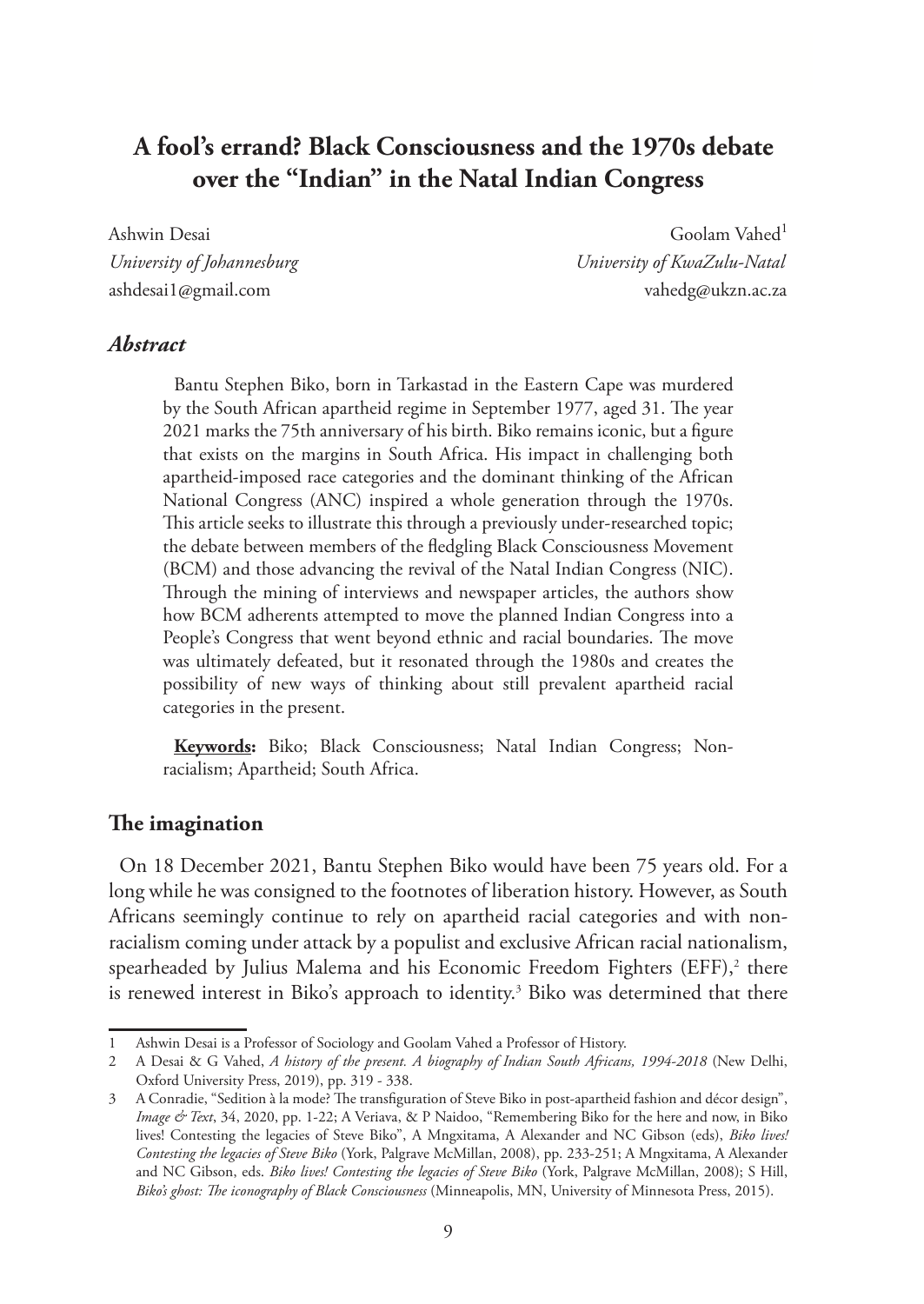should be unity of the disenfranchised that would bring Africans, Coloureds and Indians under one banner. In this imagining, he was to come up against the dominant current in liberation politics, the Congress movement that, as the Congress Alliance of the 1950s showed, saw South Africa's four "races" – African, Coloured, White, and Indian  $-$  organising separately.<sup>4</sup>

Biko's ideas of Black Consciousness were honed on the streets of Durban while he was a student at the Non-European Medical School in the 1960s, and one of the immediate antagonists of this philosophy were Indian activists seeking to resurrect Mohandas K Gandhi's Natal Indian Congress (NIC), which had been formed in 1894 but was dormant following the state crackdown after the Sharpeville massacre of 1960. The decision to resuscitate the NIC generated a debate between proponents of Black Consciousness and activists in the Congress tradition as to its identity. Should "Indian" be retained or should the NIC reconfigure itself as People's Congress without reference to race? The authors were confronted by this debate while doing research for a book on the NIC in the period 1971 to 1994.<sup>5</sup> In local newspapers, Biko and co-conspirators Strini Moodley and Saths Cooper engaged with supporters of the NIC. This debate provides fascinating insight into the way that they attempted to confront race.6 While studies on the NIC allude to these debates, no one has examined the arguments in any depth.7 Even the authors of this article only came across these detailed debates after they had completed their longer study.

# **Death**

Biko, the inspiration for the BCM and a whole new politics sweeping the land, was detained on 12 September 1977. Beaten and brain damaged, Biko, the "avatar of brokenness as virtue",<sup>s</sup> was bundled into the back of a police van. Beaten. Bloodied. Bound. Body. Bare. He was driven overnight from Port Elizabeth to Pretoria, a journey of 1 200 kilometres. According to Wilson: 9

In the slow and tortuous manner of his death, he endured a kind of crucifixion, chained and unable to move, his feet in irons hooked to a wall; with people always watching. After suffering a blow to his head so severe that

<sup>4</sup> T Lodge, *Black politics in South Africa since 1945* (London, Longman, 1983), pp. 175-193.

<sup>5</sup> A Desai & G Vahed, *Colour, class and community. The Natal Indian Congress, 1971-1994* (Johannesburg, Wits University Press, 2021).

<sup>6</sup> R Singh & S Vawda, "What's in a name: Some reflections on the Natal Indian Congress," *Transformation*, 6 (1988), pp. 1-21.

<sup>7</sup> S Bhana, *Gandhi's legacy. The Natal Indian Congress 1894-1994* (Pietermaritzburg, University of Natal Press, 1997); U Dhupelia-Mesthrie, "The revival of the Natal Indian Congress", South African Democracy Education Trust (SADET), *The road to democracy in South Africa*. *Volume 2 1970-1980*, 883-904 (Pretoria, UNISA Press, 2006); G Vahed & A Desai, "An instance of 'strategic ethnicity'? The Natal Indian Congress in the 1970s", *African Historical Review*, 46(1), 2014, pp. 22-47.

<sup>8</sup> E Leslie, *Walter Benjamin: Overpowering conformism* (London, Pluto Press, 2000), p. 9.

<sup>9</sup> L Wilson, *Steve Biko* (Johannesburg, Jacana, 2012), p. 147.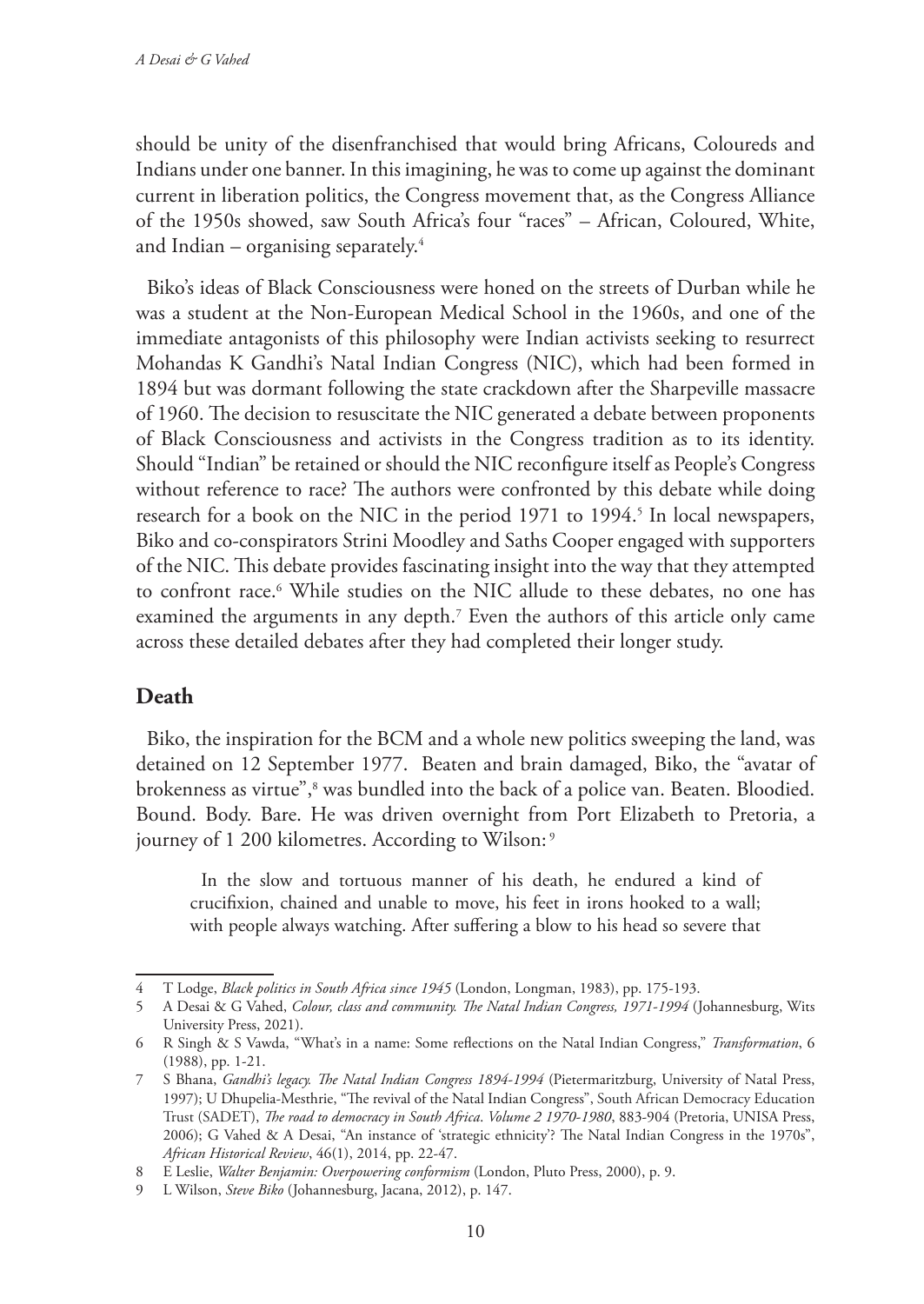it gradually undermined his mind and consciousness, his capacity as a human being, he was after five days, declared fit enough to be driven, naked in a back of a Land Rover 1 133 kilometres overnight. Yet, on arrival in Pretoria, he was still not dead. He died alone shortly thereafter.

A brutal death at the age of 31.

Two days after Biko's death (14 September 1977), Minister of Justice Jimmy Kruger, in a jocular mood, received applause from the Transvaal National Party Congress when he said:<sup>10</sup>

It leaves me cold [Laughter]… We are now asked "When you saw he went on hunger strike why didn't you force him to eat" [Laughter]…. Mr Chairman can you imagine that these same people who smear the police day and night because they touched this man – there's a mark on his foot, and there's a mark on his ankle, and here's a mark behind his ear and it must be the police - do you think the police must force a man to eat?...Incidentally…yesterday one of my own lieutenants in the prison service also committed suicide and we have not yet accused a single prisoner.

A few months before his detention, Biko spoke of death in an interview: "You are either alive or you are dead, and when you are dead, you can't care anyway. And your method of death can be a politicising thing".11 And it was. Over 20 000 gathered to inter a body that could not care anymore.12 But they could.

Magaziner argues that subtle but profound changes took place in the theology that powered the BCM:13

Teachings about Christ emphasised the materiality of the Crucifixion far more than resurrection and elevation to God's right hand.… Death was the ultimate triumph over fear… its own point – resurrection did not enter into conversation…. for Christ, resurrection had been irrelevant while people continued to suffer.

It is hard to gauge how much this entered the mind-set of the BCM activists beyond the preaching and posing. But as events turned out, the man who was the iconic figure of BCM would embrace death as "the ultimate triumph over fear" and so would some of the foremost disciples.<sup>14</sup>

<sup>10</sup> S Hill, *The iconography of Biko's ghost* (Minneapolis, University of Minnesota Press, 2015), p. 50.

<sup>11</sup> S Biko, *I write what I like.* 40<sup>th</sup> Anniversary edition (Johannesburg, Picador Africa, 2017), p. 173.

<sup>12</sup> Staff Reporters, "World outcry over Biko death", *Rand Daily Mail*, 14 September 1977. For a detailed description of the funeral, see H Bernstein, *No. 46 – Steve Biko* (London, International Defence and Aid Fund, 1978).

<sup>13</sup> D Magaziner, *The law and the prophets: Black Consciousness in South Africa, 1968-1977* (Athens, Ohio University Press; Johannesburg, Jacana, 2010), p. 174.

<sup>14</sup> This is an idea from the Bible. Paul describes death as "the last enemy." He says that with the resurrection of Jesus, "Death has been swallowed up in victory" (1 Corinthians. 15:54).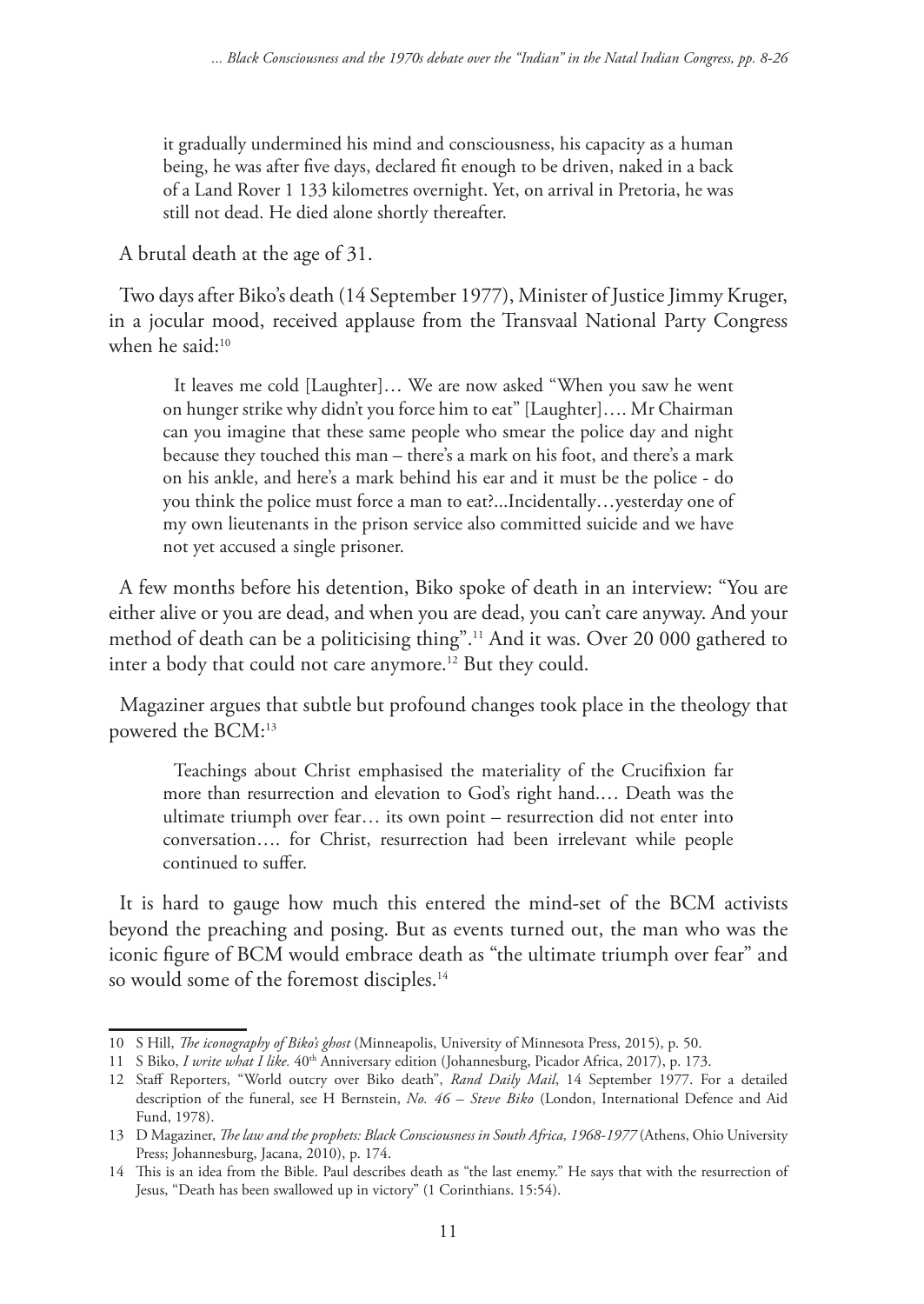However, in its historic unfolding, first there would be the resurrection of belief and confidence and power, then the crucifixion, followed by a scattering.

Biko's journey to Black Consciousness started at a young age with the 1962 arrest and banning of his brother Khaya, who was a member of the Pan Africanist Congress (PAC). His early years shaped his thinking.

# **Towards a gathering**

Biko's body had been snatched many times before on account of the mind it held. Detained at age 16 by the Security Branch and expelled from the famous Lovedale Institution in Alice in the Eastern Cape, Biko found a home at St. Francis College in Marianhill, KwaZulu-Natal. Ten years later, aged 26, excommunicated from the congregations growing across the land, he was banned and restricted to King Williams Town. No visitors, never to be in the company of more than one person, never to be quoted. In 1965, Biko had written in the Yearbook of his matric class:15

It is not without a painful wrench that we part from our beloved Alma Mater. And as a good son or daughter growing up and having to leave the shelter of a dearly beloved home, so will each of us cherish the memory of the few happy years we have enjoyed in the kindly, albeit scholarly and disciplined atmosphere of this unique education centre….

Biko had high hopes for the future:<sup>16</sup>

The history of the College shows that she has produced teachers by the thousands, doctors and lawyers galore, priests and many other distinguished figures. Therefore, may we not expect to swell this list one day also?

Biko enrolled at the Natal Medical School (now Nelson R Mandela School of Medicine). There is a picture of him, standing tall, as a member of the 1966 Student Representative Council (SRC). Biko espoused the idea of Black Consciousness, and adherents to the movement included a number of young Indians, such as Saths Cooper, Strini Moodley, Sam Moodley, and Asha Moodley. As a Black man versed in liberation texts and active in building a sense of assertiveness, Biko felt racial stigmatisation intensely but had the capacity to wear it lightly and often with wry humour. Barney Pityana remembers that in the early 1970s he and Biko: 17

… were walking on the beach with a group of friends in Durban. One of our friends was an Indian chap. The police came and said: You're not supposed to be here, this is a beach for white people. So Steve says: 'You're a white person,

<sup>15</sup> S Biko, *I write what I like*, pp. xxi-xxii.

<sup>16</sup> S Biko, *I write what I like*, p. xxi.

<sup>17</sup> D Hook, *(Post-)Apartheid conditions: Psychoanalysis and social formation* (London, Palgrave Macmillan, 2013), p. 17.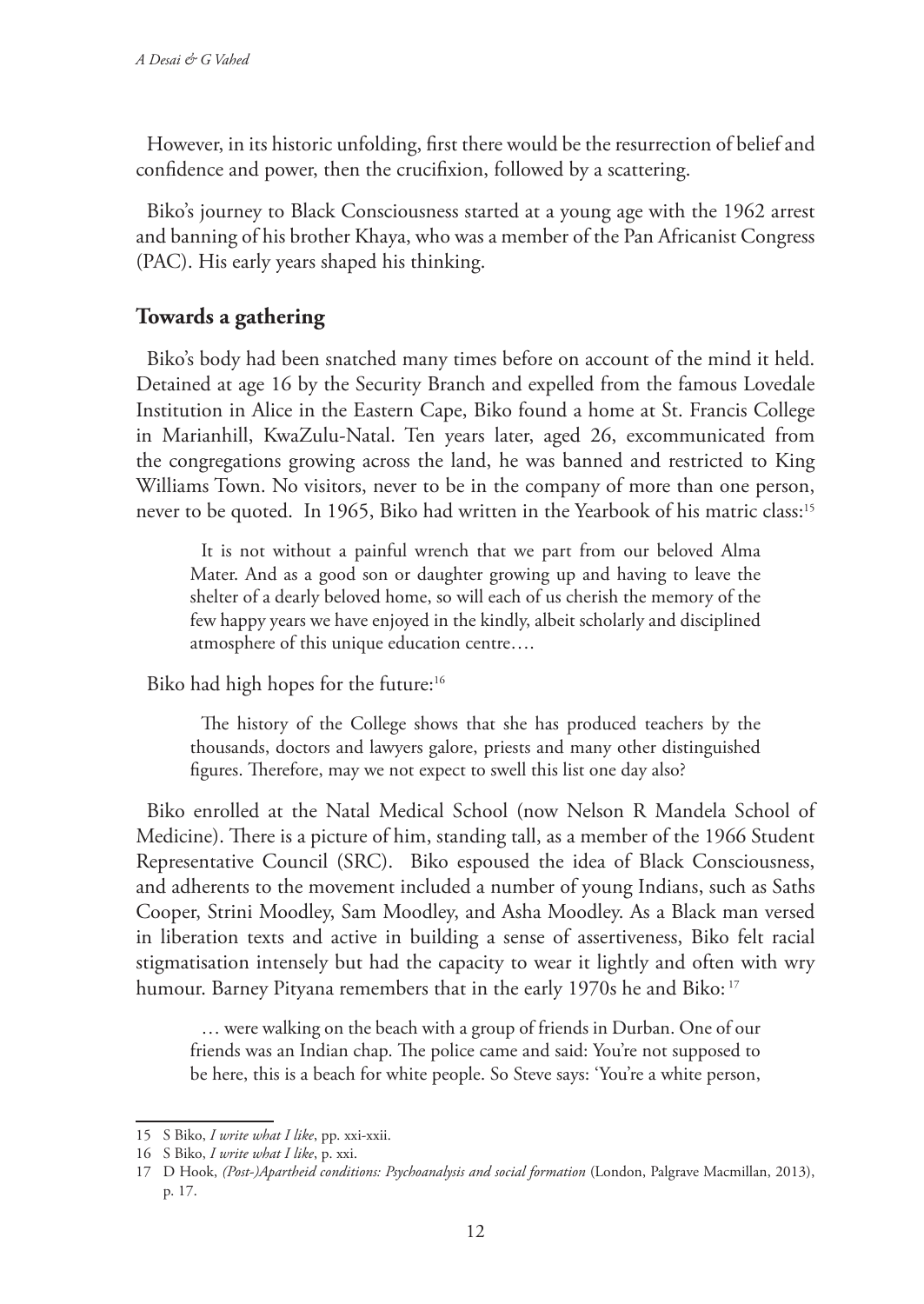yes. This chap, my friend, what is he? He's an Indian. What is this ocean called? It's called the Indian Ocean. So you have nothing to do with this ocean. It is *his* Ocean'.

Biko was teased and mocked for his fraternisation with Indians. He smiled back and determined to achieve a broad Black unity.18

Biko was involved in organising students and attended the conferences of the white National Union of South African Students (NUSAS). At a NUSAS meeting in Grahamstown in 1967, Rhodes University insisted on separate white's only residences: "Those classified 'Indians and Coloureds' were to stay in town, whilst Africans were required to stay some distance away in a church hall in the 'location'… ".19 NUSAS condemned this segregation but wanted to get on with the issues of the day. Biko insisted that a non-racial venue be arranged before proceeding. Anxious that the resolutions condemning apartheid not be postponed, NUSAS protested that their political declarations should not be delayed. A Biko-led walk-out by Black students saw the congealing of Black Consciousness and the birth of the South African Students Organisation (SASO). The upsurge (or was it unshackling?) in student militancy was immediate. At Fort Hare in 1968, students began a long sitin. They were marched off at the end of a barrel of a long gun.<sup>20</sup>

Biko became SASO's first president in July 1969, at the tender age of 23. These were heady days. But Biko never lost his. Remembering the smashing of the ANC and PAC in the early 1960s, many Black Consciousness cadres worried that the state would crush their fledgling movement before it really took off. As much as they accepted the duty to fill "a political vacuum",<sup>21</sup> they took care not to overtly break the law.

The rise of BCM unleashed a new confidence. This attitude became every bit as threatening to the apartheid order as armed struggle. Intellectual ideas fermented and spread, especially at "Bush" campuses. There was constant tension between building structures, spreading the word and satisfying a militant push from below. SRC President Onkgopotse Abraham Tiro's speech at Turfloop's graduation ceremony in 1972 proved to be a catalyst that ignited mass protests. And so, whether planned or not, SASO was swept along as protests spread from Turfloop to the University of Durban-Westville (UDW), Fort Hare and all the other "Bush" campuses created by

<sup>18</sup> M Ramphele, *A life* (Cape Town, David Philip, 1995). Ramphele writes: "Aubrey Mokoape used to engage Steve in serious all-night discussions…. Aubrey argued from his Africanist perspective against the inclusion of 'Coloureds' and 'Indians' in the Black Consciousness Movement…. He would argue that Indians should be reminded that there was a ship leaving Durban harbour every Thursday for India which they should be encouraged to make use of…", p. 60.

<sup>19</sup> L Wilson, *Steve Biko*, p. 30.

<sup>20</sup> X Mangcu, *Biko: A life* (London and New York, IB Tauris, 2014), pp. 160-178; D Woods, *Biko* (New York and London, Paddington Press, 1978), pp. 119-122.

<sup>21</sup> S Buthelezi, "The emergence of Black Consciousness: A historical appraisal", B Pityana et al. (eds), *Bounds of possibility: The legacy of Steve Biko and Black Consciousness* (London, Zed Books, 1991), p. 111.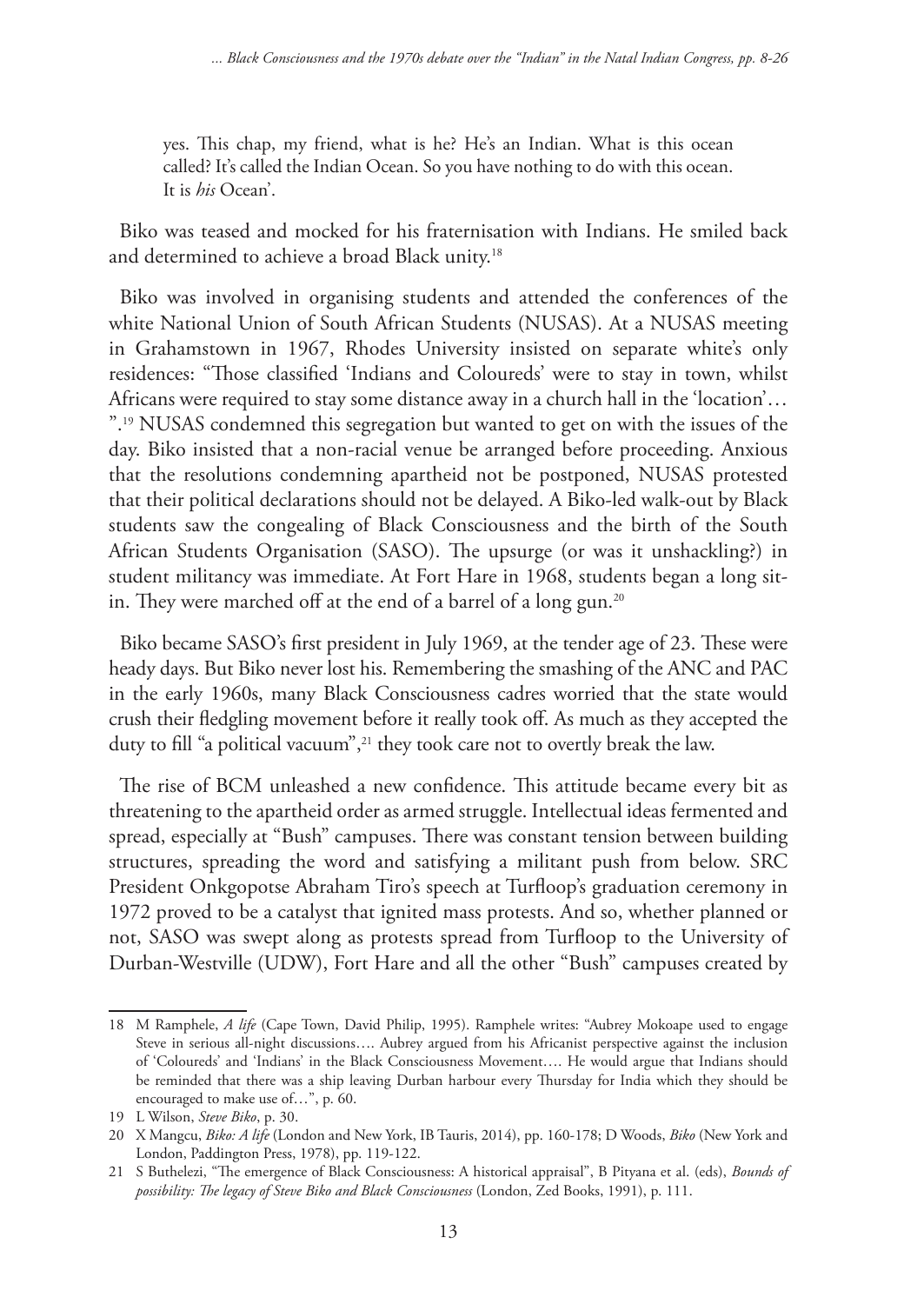the Extension of University Education Act of 1959.<sup>22</sup>

The apartheid plan to create universities along ethnic and tribal lines as part of separate development instead exploded into newfound radical identities and unities. It impacted in the public domain as the Johannesburg-based *Rand Daily Mail* newspaper, *Daily Dispatch* of Port Elizabeth, and the South African Institute of Race Relations (SAIRR) replaced the use of the term "non-white" with "Black".23 This was not just a word but the embodiment of a real, living, pulsating existence in the everyday. In embracing and theorising that one word, politics moved from the era of grievance to assertion.

Debates and splits took place in anti-apartheid politics, such as a tense standoff with the recently revived NIC. Black Consciousness adherents wanted it open to all Black people. The NIC grandees thought otherwise. This debate, and its outcomes and consequences is closely examined in the section below.

# **Debating Black Consciousness in the NIC**

In 1971, Mewa Ramgobin, a university graduate and activist married to Ela Gandhi, granddaughter of Mahatma Gandhi, decided to revive the defunct NIC. At the meeting that the ad hoc committee of the NIC organized at Bolton Hall in Durban on 25 June 1971 to revive the NIC, Indian and African university students held placards that read "We want a people's congress" and "Black unity now".<sup>24</sup>

Sensing the dangers of a revived NIC, the state banned Ramgobin. A meeting to protest his five-year banning was convened at Bolton Hall on 26 September 1971. Around a thousand people attended. According to one newspaper report, "loud cheers and Black Power exhortations greeted a call for 'togetherness' among Black South Africans". Speakers included Keith Mokoape, president of the Black section of the SRC, University of Natal; Sociologist and anti-apartheid activist Fatima Meer; Biko; law student DK Singh; and Dempsey Noel of the Coloured Labour Party. Mokoape described Ramgobin's banning as an affront to human dignity. The revival of the NIC must receive the support of the masses for their rightful aspiration. The fate of the Indian and Coloured people is intertwined with that of the African and our salvation lies in our togetherness as Black people. Although there may be different

<sup>22</sup> J Brown, "SASO's reluctant embrace of public forms of protest, 1968-72", *South African Historical Journal*, 64(2), 2010, pp. 716-734.

<sup>23</sup> H Adam, "The rise of Black Consciousness in South Africa", *Race and Class*, 15(2), 1973, pp. 149-165. Adam writes on p. 152: "It is symptomatic for the South African domestic debate how both Whites and Blacks are preoccupied with labels at the expense of the real issues. Thus the South African Institute of Race Relations asked the public to search for a more appropriate name for the country's subordinate castes before deciding to use the term Black, as did the Rand Daily Mail in 1972, while the 'Progressive Party' resolved after an elaborate debate to use only the group names: African, Coloured, Indian. SASO delegates continued in the same vein by evicting journalists whose papers continued to use the term non-white".

<sup>24</sup> *The Graphic*, 30 July 1971, p. 1.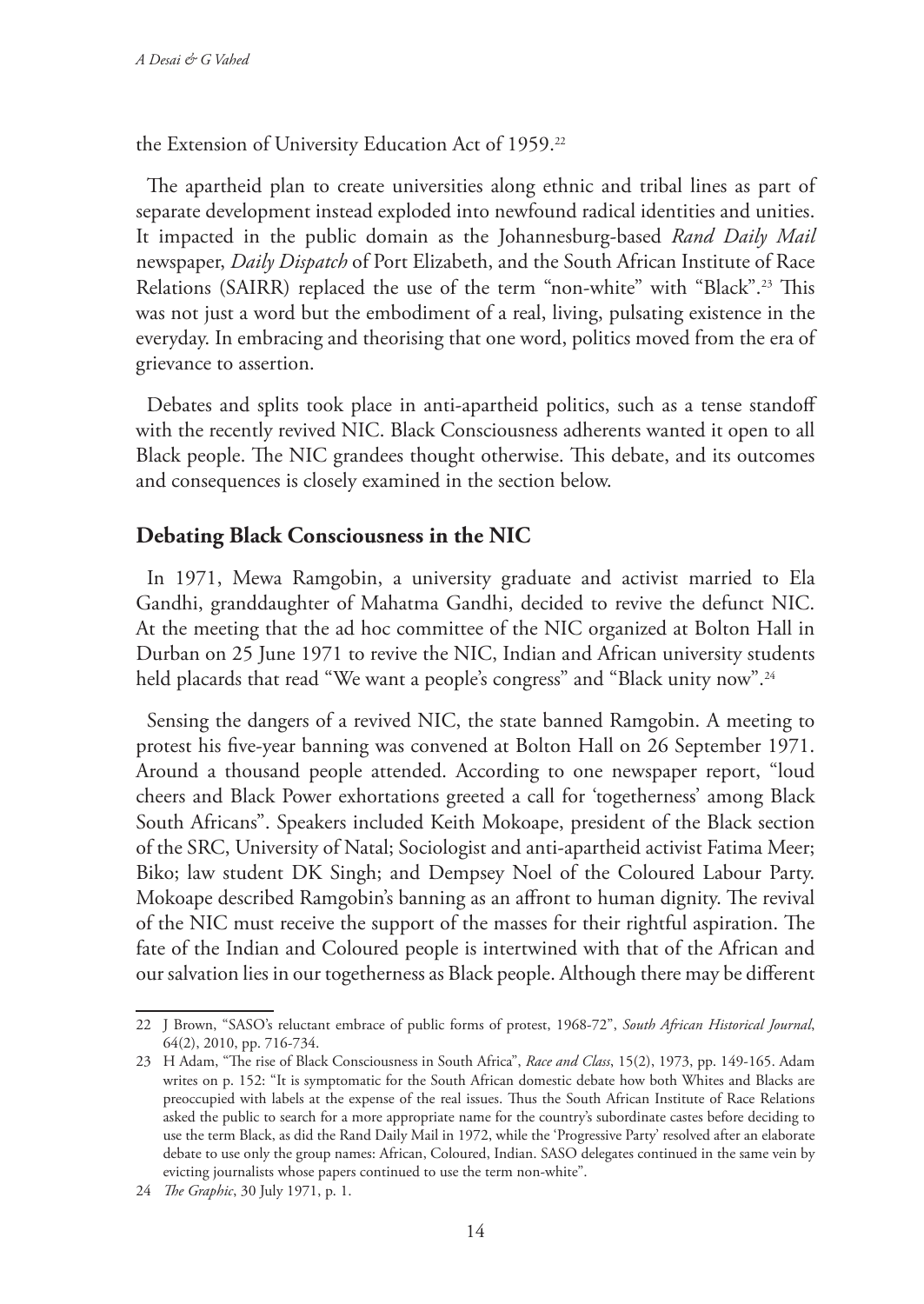views to the problems – and the problem is the white man – Blacks should overlook minor points of difference and caucus themselves under this one issue.

Mokoape called on Black people to reject government "quislings, dressing them up, and showing them up to us and the world as 'Black leaders'".<sup>25</sup> Fatima Meer<sup>26</sup> described apartheid as "undiluted arrogance typical of white society". She added that people had the right to "… their freedom and dignity. Freedom is the only reality which has any dignity for us. Freedom is the only reality worth dying for. I know that we are playing with fire but rather we are consumed by the fire of freedom than being cowered down".27

At the NIC convention in Phoenix on 3 October 1971, its Durban branch submitted a memorandum calling on the NIC to drop Indian from its name and work towards creating political awareness among Black South Africans. The key message of the four-page memorandum was:<sup>28</sup>

It is the intention of the Black people of South Africa to rid themselves of the psychological and physical oppression they are subjected to, and in this regard Black [C]onsciousness and the drive towards Black awareness are seen as the most logical and significant means of ridding the Blacks of the shackles that bind them to perpetual servitude…. This should not be interpreted as anti-Whiteism but merely as a more positive, tactical manoeuvre to attain a normal situation in South Africa. Social contact with Whites therefore – although it should not be legislated against – should be discouraged…. The oppressed communities should reject all value systems that seek to make them foreigners in the land of their birth and attempt to build up value systems of their own.

There was argument over whether the memo should be discussed at all. The Durban branch delegates stated that they had attended the meeting on the understanding that the memo would be debated. Chair L Bhika agreed to the contents of the memo being discussed, and the result was heated argument. The view of DK Singh of the Asherville branch was that while "this idealism is good, I don't believe you can fight one form of racism with another form of racism". He described the memo as "the height of irresponsibility". Rabi Bugwandeen objected to the exclusion of whites "who had identified themselves with the struggle and who had suffered through bannings and imprisonment....".<sup>29</sup> George Sewpersadh's view was that Congress should "…aspire towards the unity of all the oppressed. Although this Congress

<sup>25</sup> *The Leader*, 1 October 1971, p. 3.

<sup>26</sup> Fatima Meer (1928-2010) was a Sociologist based at the University of Natal and an internationally renowned anti-apartheid activist who served several terms of bannings and a period of imprisonment with Winnie Mandela. Although most people associated her with the Congress Alliance, she was never a formal member of the NIC and publicly expressed her tolerance of all anti-apartheid groupings.

<sup>27</sup> *The Graphic*, 1 October 1971, p. 5.

<sup>28</sup> *The Leader*, 8 October 1971, p. 1.

<sup>29</sup> *The Leader*, 8 October 1971, p. 3.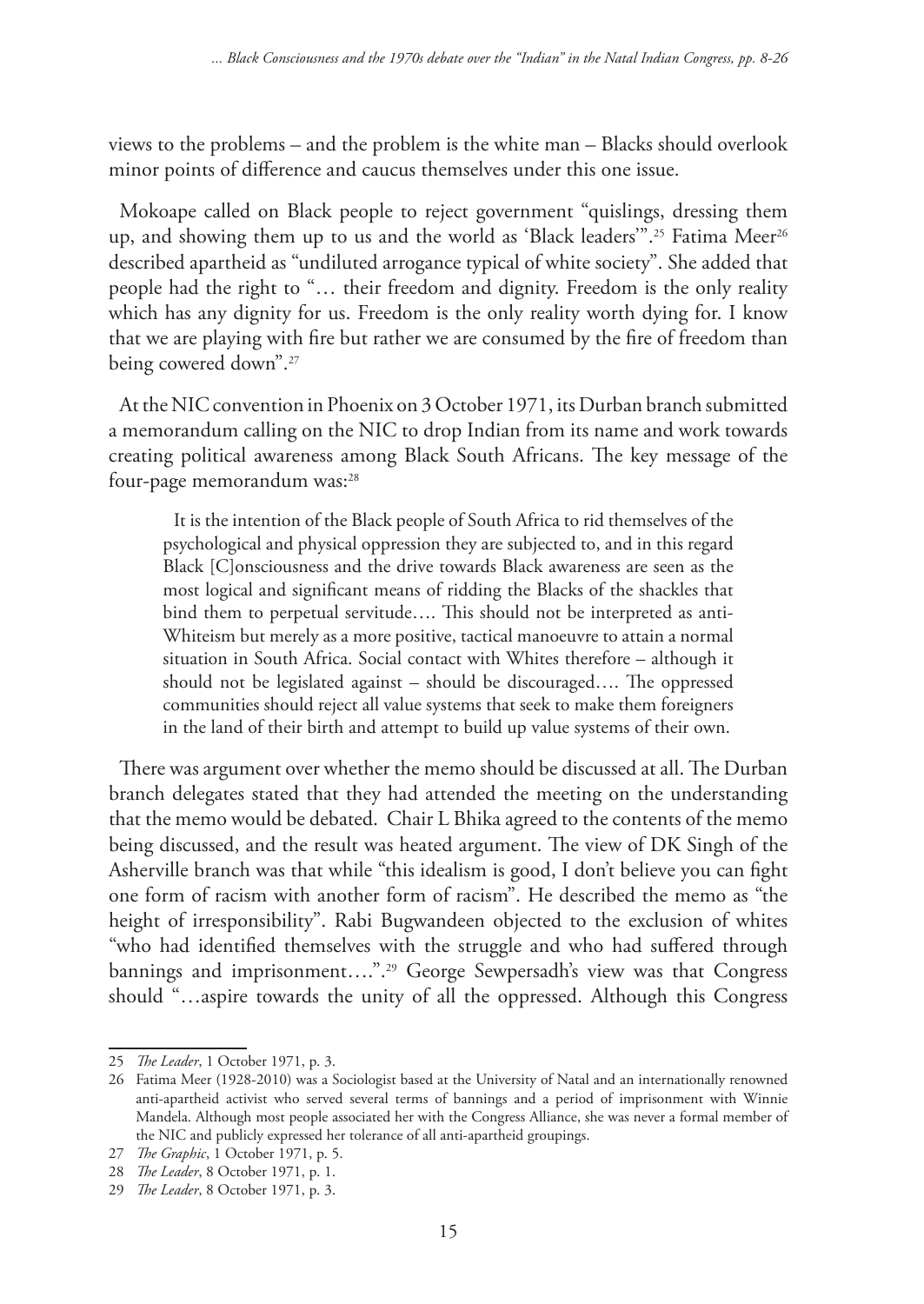bears the name "Indian" we must not forget our humane responsibilities and regard towards other sections of the people". Ela Gandhi felt discussion of the memorandum was "futile as we have already accepted Congress which has definite aims and objects. Discussion now negates some of the existing ideals of Congress". Saths Cooper of the Central branch said that he was "disappointed at the attitude of some of the delegates who were intent on silencing us even before we were given a chance to explain our memorandum".30

According to one news report on the debate over Black Power: 31

 ... tempers flared and delegates snatched microphones and launched into petty points and arguments…. Delegates sat back in frank amazement at the sometimes trifling and bitter arguments over technicalities, none of which in fact had any relevance to the fundamental problems facing Congress. Many calls for calm were made. Congress has not been created with so much effort and dedication to be the repository of all miscellaneous resentments.

What is evident in these debates is that proponents of Black Consciousness were regarded by advocates of the Congress Alliance (NIC) position as racists for excluding Whites from the formulation of who constituted Black. On the other hand, it was ironic that those making the criticism were not willing to let go of "Indian" in the name NIC. Would this not perpetuate race identity?

In response to the criticism from NIC advocates, the Durban branch of the NIC, most of whose members supported Black Consciousness, organized a symposium on Black Consciousness at Bolton Hall on 12 December 1971 in order to clarify the meaning of Black Consciousness. According to Saths Cooper, the convention in Phoenix showed that: "Black consciousness is often misunderstood by many simply because they have jumped to conclusions. Black Consciousness is often misunderstood for Black Power, and we would like to place both in proper perspective".32 Speakers included Fatima Meer; SASO executive member Strini Moodley; SASO president Temba Sono; social worker Daphne Masekela of Johannesburg; Durban law student Ashwin Trikamjee; Dr Dilly Naidoo of the NIC; Cape Town poet Adam Small; and lawyer DK Singh of the NIC.

At this symposium, the voice of Daphne Masekela was very clear on Black Consciousness and in particular, on the role of White liberals in anti-apartheid activism, and it is pertinent to quote it in more breadth. She said that: 33

… for more than 300 years white liberals had been involved in designing strategies that are meant to confuse the Black world and this made it impossible

<sup>30</sup> *The Leader*, 8 October 1971, p. 3.

<sup>31</sup> *The Graphic*, 8 October 1971, p. 3.

<sup>32</sup> *The Leader*, 10 December 1971. p. 1.

<sup>33</sup> *The Leader*, 17 December 1971. p. 3.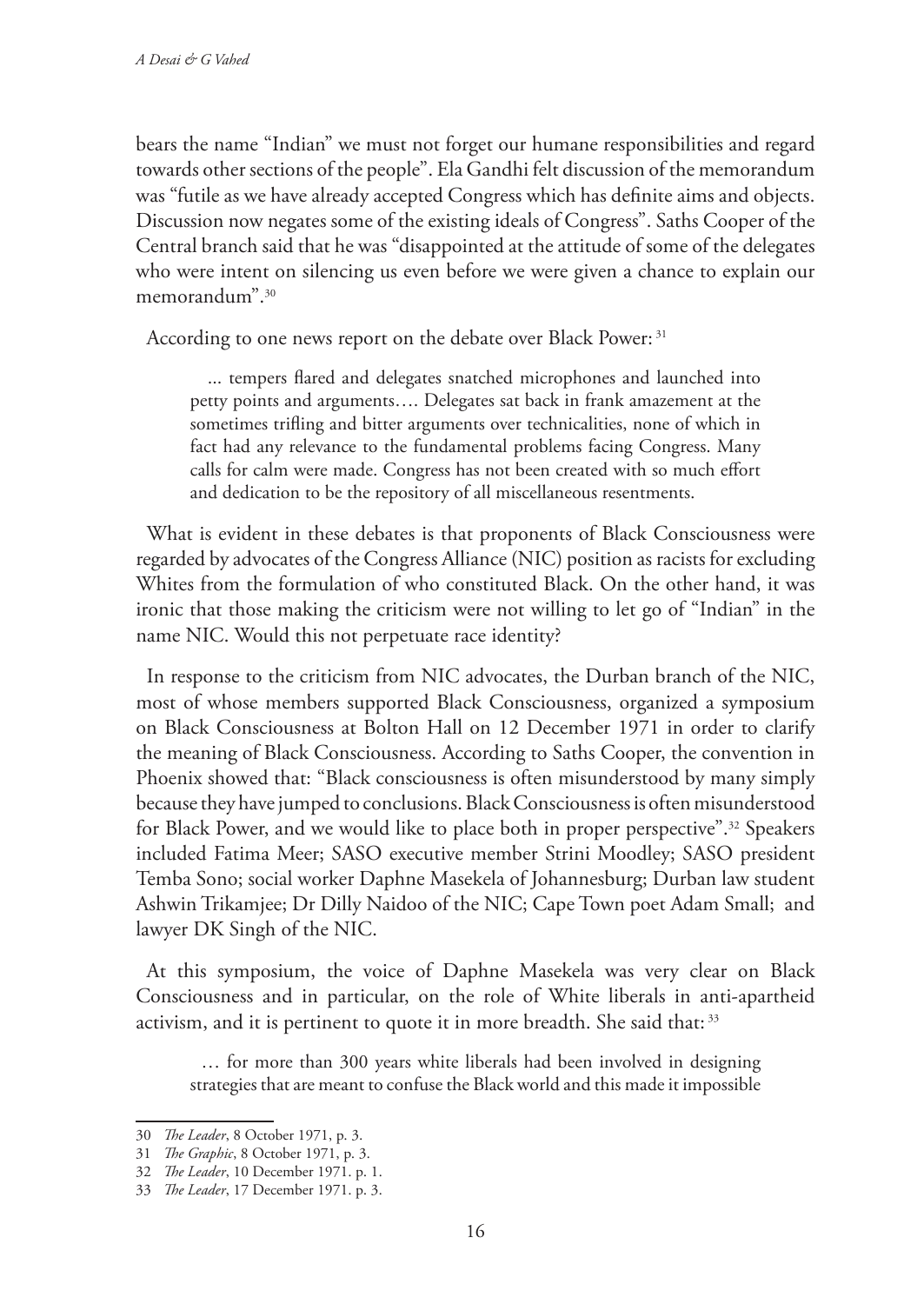for Blacks to identify and isolate their enemy. It should be made clear to Blacks that there is nothing to integrate because this liberal establishment in the very asking of the question assumes and takes for granted that they have something precious which Blacks want, or should want, as if being close to white people ennobles and enriches the humanity of Black people.

Masekela further added that Black Consciousness was:<sup>34</sup>

…not a product of frustration or rejection by Whites, it is a product of selfrealisation. Black Consciousness is a philosophical medium through which Black people find themselves and their own identity in an environment which threatens to destroy or dilute their Blackness with a view to dehumanize them. Black Consciousness sprouts from the depth and heart of Black people who, with their peculiar problems, a peculiar cultural heritage, a unique history of oppression and sufferings are solving their own problems and difficulties in the midst of White racism. This is necessarily so because Black people are not a reflection of others but they are human beings and complete in themselves. Blacks should reject integration. Black Consciousness was therefore the key to the emancipation and liberation of Black people from their distorted selfimage that once tried to realise White personhood rather than seeking to integrate with itself and its own mind. It must be seen as a means to an end and an end in itself.

The two key points made by Masekela are that the rejection of White liberals was not due to racism but to the fact that their past involvement had not led to any objective improvement in the condition of Black people and instead made them dependent on White liberals. Black Consciousness was intended to allow Black people to formulate their own demands and strategies to achieve this. It was not anti-White racism but an affirmation of Blackness. These points were expressed in a more strident manner by SASO president Temba Sono who described Whites as "exploiters … some exploit directly, others indirectly". White liberals were "directionless multiracialists or integrationists who, after sympathising with Blacks in their plight, prefer their 'bulleting baas' and his trigger happy morality during election time. When the baas is back into power, these tearful apologists once more come with their sentimental hubble bubble about how bad the 'other' white is".35 Like Masekela, Sono did not see any benefit accruing from involving Whites in anti-apartheid activism since Whites continued to vote in ever-greater numbers for the apartheid regime.

This theme was furthered by poet Adam Small, a Cape Coloured writer who was an advocate for Black Consciousness, and wrote in Afrikaans about racial discrimination in South Africa. He emphasized that "our movement towards our Blackness means the clear realization that no one, no man, holds life in their hands for us. We are not beggars for life." Small rejected White liberals who "cast themselves in the role of

<sup>34</sup> *The Graphic*, 17 December 1971, p. 4.

<sup>35</sup> *The Leader*, 17 December 1971, p. 3.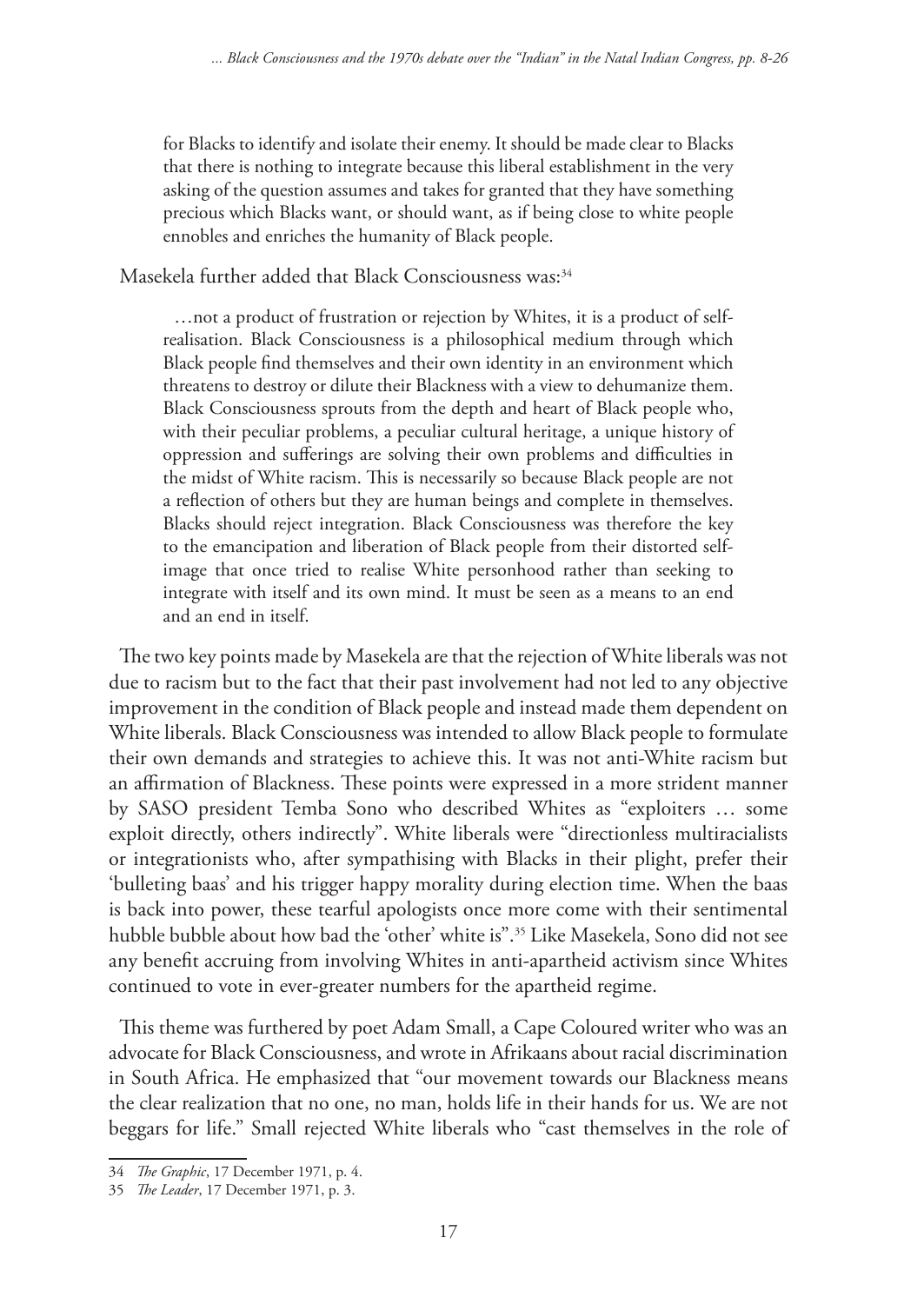guardians for us, love to approach us as little children are approached, love to tell us 'You too have beautiful values, can't you see?'".36

Dr Dilly Naidoo of the NIC affirmed these views. While not discounting the role that they could play in anti-apartheid activism, it was his view that they should focus on conscientising Whites. Dr Naidoo observed that Whites:<sup>37</sup>

… enjoyed the fruits of the system. He does not plough as large a portion of his wealth into Black services, instead he does not pay normal wage, and even if he does better than this, his main contribution is some liberal protest or muttering, which, he feels, justifies his exploitation. The White liberal can easily fall back on his White privileges if he got tired of being sincere. Secondly, if he has annoyed the Government, he at least receives better prison treatment. And until such time as liberal Whites shake themselves off the yoke of white privileges, we will have no choice but to exclude them from our discussions. White liberals could make a positive contribution by working towards a 'white consciousness' among whites as is being done among Blacks.

Speaking on "The value of Black Culture", Strini Moodley also stressed the value of Black Consciousness as self-affirmation. Moodley argued that it was necessary to give Blacks "a sense of self-reliance and a firmer faith in the work of the Black man". He called for the rejection of missionaries whom he viewed as an "evil, blonde-haired, pale-skinned, blue-eyed Satan equipped with the Bible and a cruel god". The Anglo-Boer culture in South Africa had "escaped into the lifestyle of Black people. All the good cultural and moral aspects of the Black man was shoved aside as more Blacks began to change into little White puppets".38

However, Moodley went further to warn Indians that it was in their self-interest to embrace the African majority. Indians were a minority sandwiched between the politically and economically powerful White group and the numerically powerful African. They had already experienced violence during the 1949 race riots, which loomed large in the memories of many Indians.<sup>39</sup> Moodley argued that Indians were being used as a "stop gap" between the minority Whites and majority Africans, and African enmity against Indians was understandable if Indians sided with Whites: 40

Dangling a carrot before a donkey was the easiest thing to do with the Indian. Promise him the world, his own education, his own home, and he will become the natural 'middle class' who because he has been taught to fear the African will always look towards the white man for his protection. Indians had come to believe that Africans hated them. If Africans did hate Indians, this was

<sup>36</sup> *The Leader*, 17 December 1971, p. 5.

<sup>37</sup> *The Leader*, 17 December 1971, p. 3.

<sup>38</sup> *The Leader*, 17 December 1971, p. 5.

<sup>39</sup> For an overview of Afro-Indian relations, see A Desai & G Vahed, "Stuck in the middle: Indians in South Africa's rainbow", *South Asian Diaspora*, 9(2), 2017, pp. 147-162.

<sup>40</sup> *The Leader*, 17 December 1971, p. 5.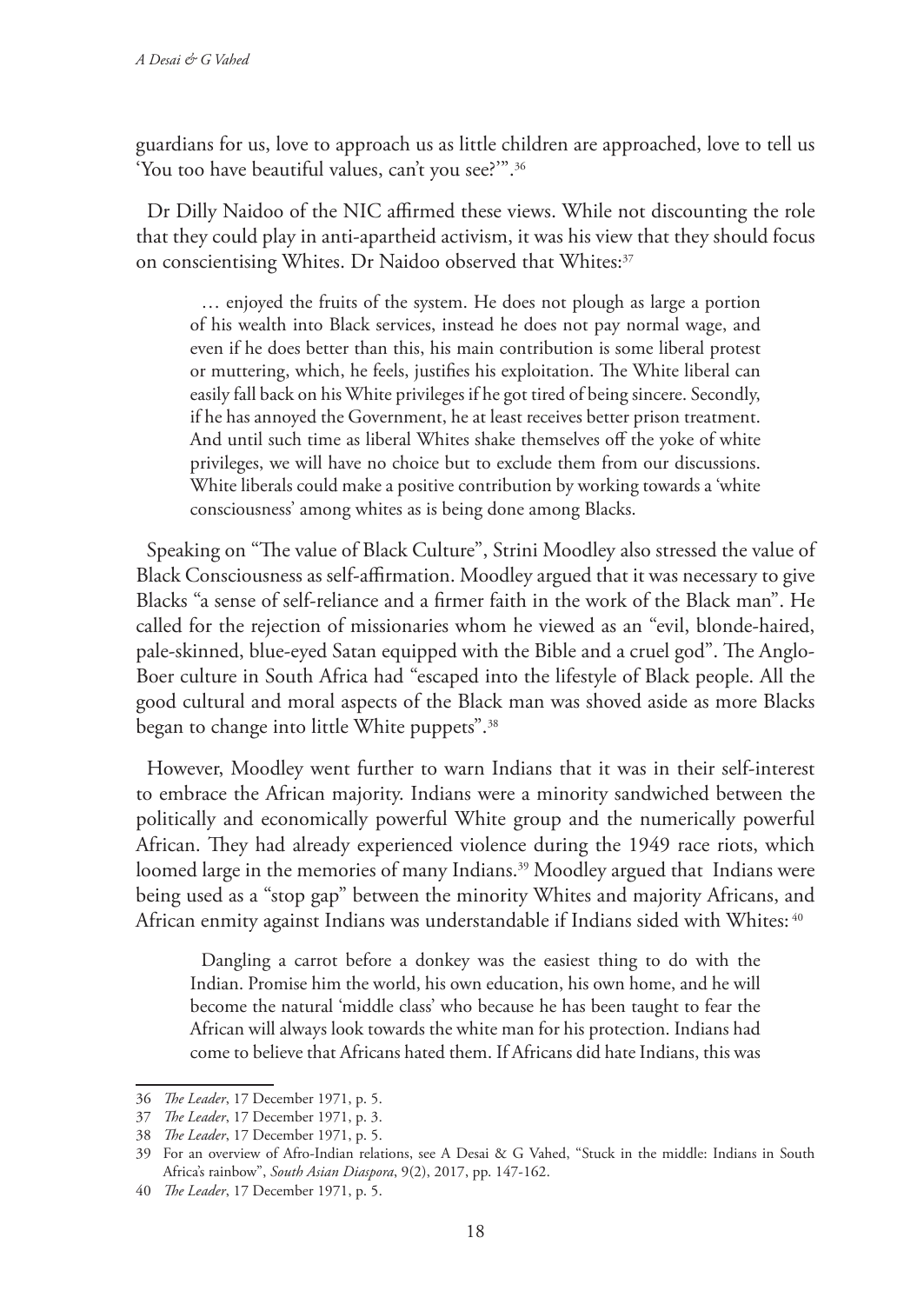justified. If one oppressed group is prepared to sell its soul at the expense of the liberation of the majority group, then surely the majority must hate the group.

According to a report in the *Graphic* newspaper, NIC delegates from the Clairwood and Isipingo branches, who wanted to speak against Black Consciousness, "stormed out of the meeting when they were denied an opportunity to speak". <sup>41</sup>

If the aim of the conference was to convince NIC members and the community at large that Black Consciousness was a positive development in the political landscape, and the optimum way for Indians to engage in anti-apartheid activism, then it failed to achieve its objective. A week later, at an NIC provincial meeting on 19 December 1971, the organization passed a resolution rejecting "Black exclusiveness" and directed "all members of Congress not to identify Congress in any way whatsoever with any philosophy or creed of racial exclusiveness and not to associate Congress in any way with such principle". This affirmed that all NIC branches, except the Durban branch, were against the concept of Black Consciousness, which they saw as "advocating the exclusion of sympathetic whites from the Black man's struggle in South Africa". The Durban branch's Saths Cooper abstained when the resolution was moved. While this branch had proposed from the beginning that the "Indian" tag be dropped, others in the NIC saw the embracing of Biko's Black Consciousness as advocating for Black nationalism. The resolution stated that the NIC was committed to promote peace, understanding, and goodwill between the various races and sections of the South African population. This meeting confirms that any dogma or group that propagates racialism of any kind is not an answer to the problems facing the Black people of South Africa. Congress therefore reaffirms its basic principle and belief in non-racialism.42

# **SASO and the NIC: The rhetoric intensifies**

These debates left a bitter taste in the mouth. Black Consciousness advocates called for NIC members to apologize for comparing their ideology to that of the PAC. However, in a letter to SASO's Barney Pityana, Ramlall Ramesar, the NIC's Provincial Organizer and future General Secretary, "flatly refused to apologise for his remarks that Black Consciousness equated to black exclusiveness as it was made in an NIC meeting when the organisation's approach to 'Black exclusiveness' was being debated and was not for public consumption". He further maintained that in his view he was "factually correct" that SASO, like the PAC, believed in Black exclusiveness. Ramesar countered that it was SASO that was interfering in the NIC by trying to get it to embrace the Black Consciousness ideology. He concluded that his statement was not intended to deter any students from joining SASO nor was

<sup>41</sup> *The Graphic,* 17 December 1971, p. 3.

<sup>42</sup> *The Leader*, 24 December 1971, p. 1.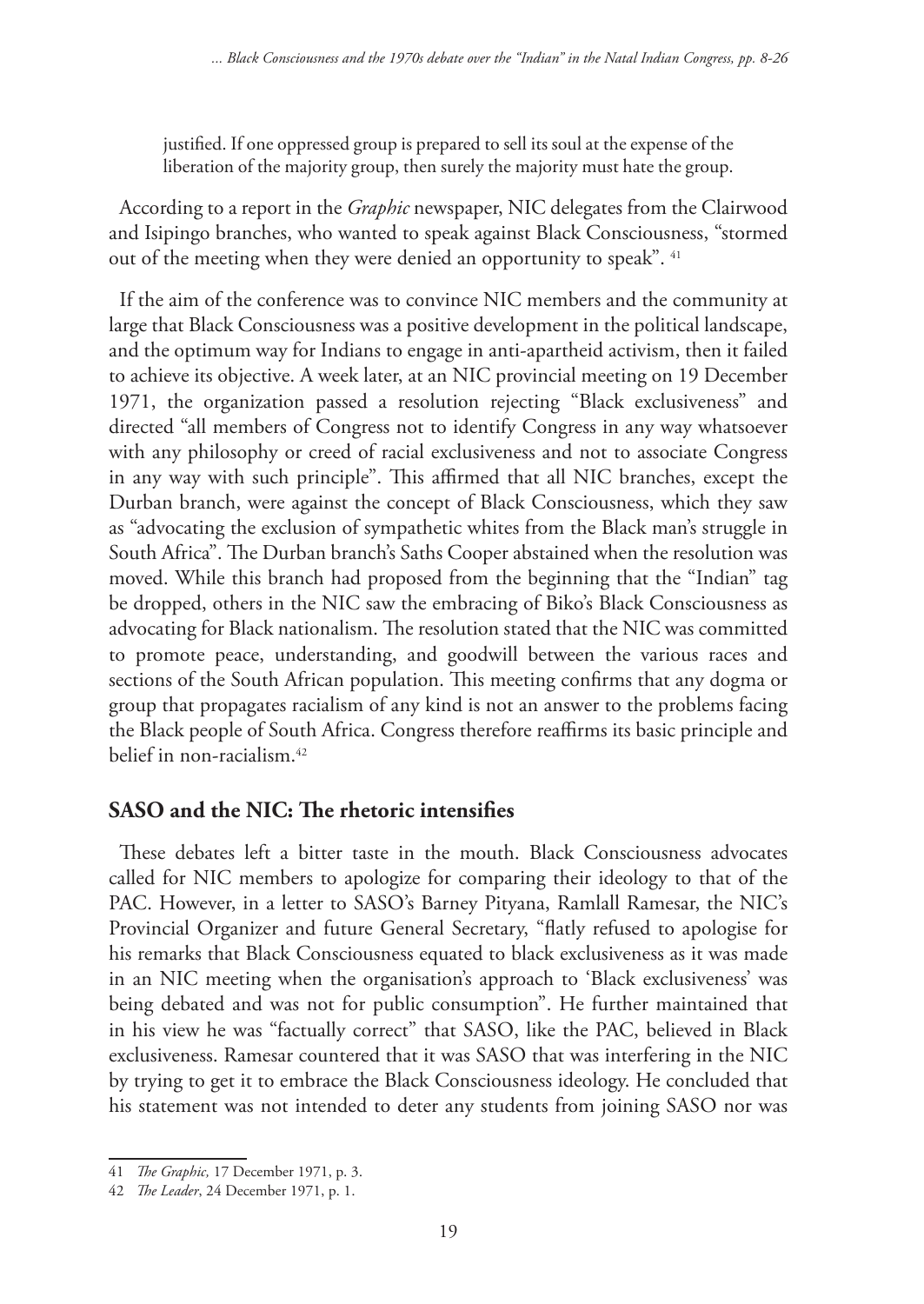#### any "malice" intended.<sup>43</sup>

SASO president Temba Sono, threatened legal action against the NIC because Ramesar had stated that SASO was "the architect of Black Consciousness" which was equated with the Pan Africanism of the banned PAC. This was an issue with Black Consciousness activists because the PAC was deemed to exclude all non-Africans from its definition of African while Black Consciousness included Indians and Coloureds in its formulation of Black.<sup>44</sup> Sono described the attack as "devious and specious". He said that whenever their meetings ended in disagreement, the NIC, "like the typical racists they are – despite their non-racial professions – they always saw SASO as the propagator of this dissension". Sono regarded these attacks as an indication that the NIC was feeling insecure as SASO was "fast outstripping the NIC". The NIC's perceived "smear campaign" and "witch-hunting" was also bringing students to the attention of the security branch.<sup>45</sup>

In turn, the NIC issued a statement to the press through its president, George Sewpersadh, which dismissed Sono's threats. It stated that "the vast majority of NIC members have sufficient decency and culture not to intervene in the cultural affairs of other organisations. It seems that members of SASO still have to acquire and develop this degree of culture and decency for they obviously do not find it crude, vulgar and coarse to probe into and interfere in the internal affairs of the NIC". The NIC, the statement added, was striving to attain "a united democratic South Africa. Racialism and racial hatred are anathema to us". It added, sarcastically, that if SASO members were so opposed to the NIC, "why are they holding so tight to their positions?"46 This barb was directed at those like Saths Cooper and Ashwin Trikamjee who held positions in the Durban Central branch of the NIC.

<sup>43</sup> *The Leader,* 28 January 1972, p. 1.

<sup>44</sup> In his inaugural speech at the founding of the PAC in April 1959, Robert Sobukwe stated: "In South Africa we recognise the existence of national groups, which are the result of geographical origin within a certain area as well as a shared historical experience of these groups. The Europeans are a foreign minority group, which has exclusive control of political, economic, social and military power. It is the dominant group. It is the exploiting group, responsible for the pernicious doctrine of White Supremacy, which has resulted in the humiliation, and degradation of the indigenous African people…. The Indian foreign minority group came to this country … as indentured labourers. In the South African set-up of today, this group is an oppressed minority. But there are some members of this group, the merchant class in particular, who have become tainted with the virus of cultural supremacy and national arrogance. This class identifies itself by and large with the oppressor but, significantly, this is the group, which provides the political leadership of the Indian people in South Africa. And all that the politics of this class have meant up to now is preservation and defence of the sectional interests of the Indian merchant class…. The Africans constitute the indigenous group and form the majority of the population. It is our contention that … the illiterate and semi-literate African masses constitute the key and centre and content of any struggle for true democracy in South Africa. And the African people can be organised only under the banner of African nationalism in an All-African Organisation where they will by themselves formulate policies and programmes and decide on the methods of struggle without interference from either so-called left-wing or right-wing groups of the minorities who arrogantly appropriate to themselves the right to plan and think for the Africans." Available at South African History Online, https://www.sahistory.org. za/archive/robert-sobukwe-inaugural-speech-april-1959, as accessed on 18 June 2021.

<sup>45</sup> *The Leader*, 28 January 1972, p. 3.

<sup>46</sup> *The Leader,* 28 January 1972, p. 4.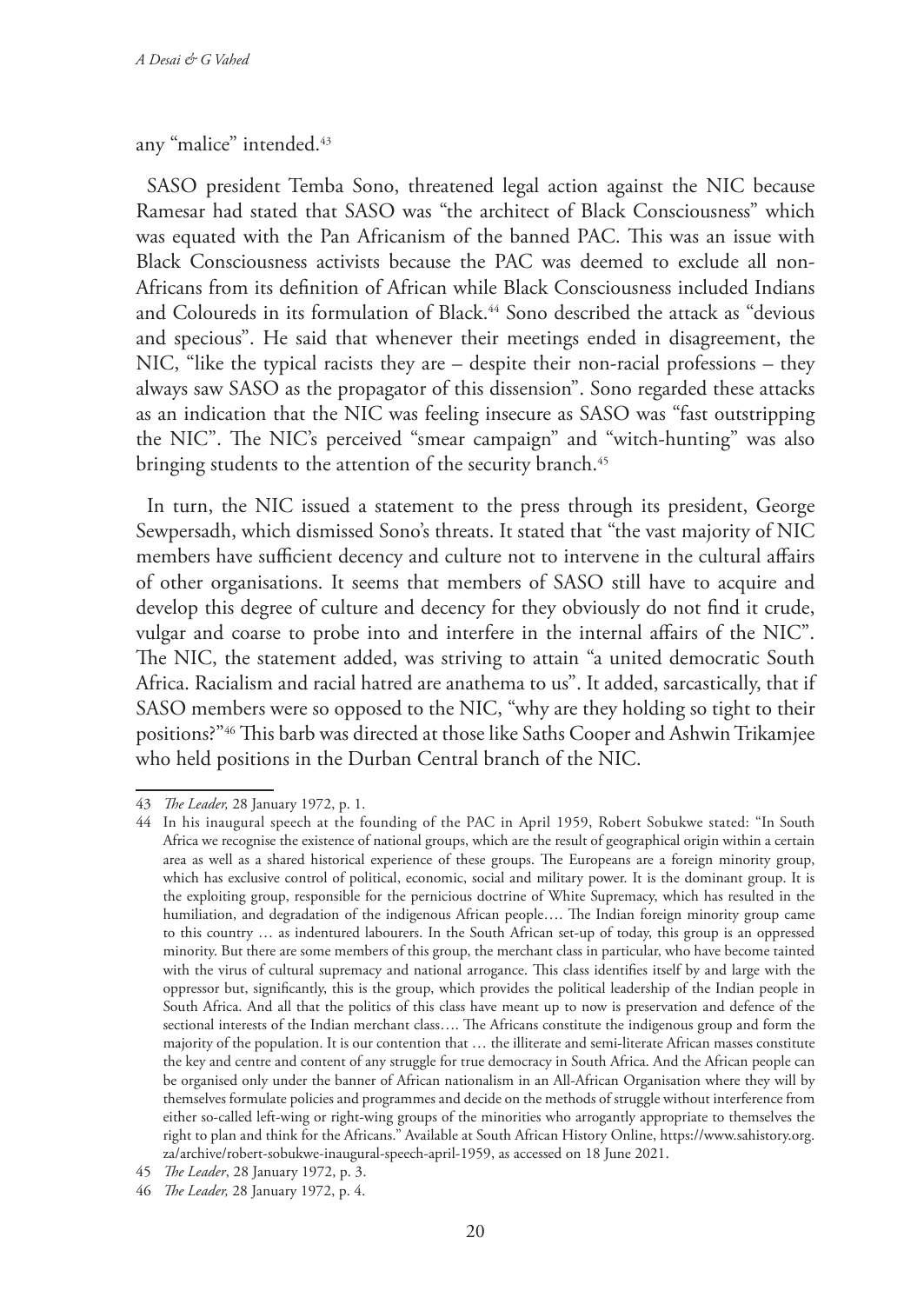The *Leader* newspaper reported that the Durban Central branch was holding meetings to decide on policy in light of their disagreement with the central body. Rabi Bugwandeen said that the branch had no authority to have convened the symposium on Black Consciousness on 12 December 1971.<sup>47</sup>

An indication of the breakdown in relations is that The Phoenix Settlement Trust, which oversaw the settlement in Phoenix that had been established by Gandhi in 1904, and which in the past had made its premises available to SASO students for various projects, rejected an application by SASO for its members to stay at the settlement in February 1972 while conducting its 'New Farm' Project which aimed to assist the poor farming community at New Farm, just outside Phoenix. Gandhi's great-grandfather Ela Gandhi, and then husband Mewa Ramgobin, who lived at the settlement, were both executive members of the NIC.

According to Strini Moodley, SASO executive member, given that students had stayed there in the past when working at New Farm, that final year Medical students had assisted at the clinic in Phoenix on weekends; and that the project aimed to build a water tank for the community which did not have any water, his organization regarded this refusal as a blatant attack by "non-whites" on a Black organization. He promised that organizations like The Phoenix Trust, which were "there to perpetuate the status quo", would be exposed because they were "major stumbling blocks in the Black man's search for his humanity and true identity." White Liberal Party politician and author Alan Paton, then chair of the Trust, issued a statement that SASO had submitted the application late, and disingenuously stated that the Trust did not know much about who SASO was and what it represented.<sup>48</sup>

The first anniversary conference of the NIC at the Gandhi Library in Durban on 28 April 1972 was dominated by three issues: whether the NIC should contest positions in the South African Indian Congress (SAIC); whether the NIC should go non-racial and become the Congress of South African Democrats with membership open to all races; and whether the NIC should embrace the philosophy of Black Consciousness. On the latter two issues, the NIC resolved that "it would not be in its interests of Indians in the present climate to become non-racial" and on the issue of Black Consciousness, it resolved (after an intense four-hour debate, with 24 votes against, 13 for and 10 abstentions) not to embrace a policy which aims at "racial exclusiveness".

NIC executive member and Professor at the University of Natal Non-European Medical School, Jerry Coovadia, presented a paper in which he argued that there was a "fundamental contradiction" between the NIC and Black Consciousness. By

<sup>47</sup> *The Leader*, 4 February 1972, p. 1.

<sup>48</sup> *The Leader*, 11 February 1972, p. 3.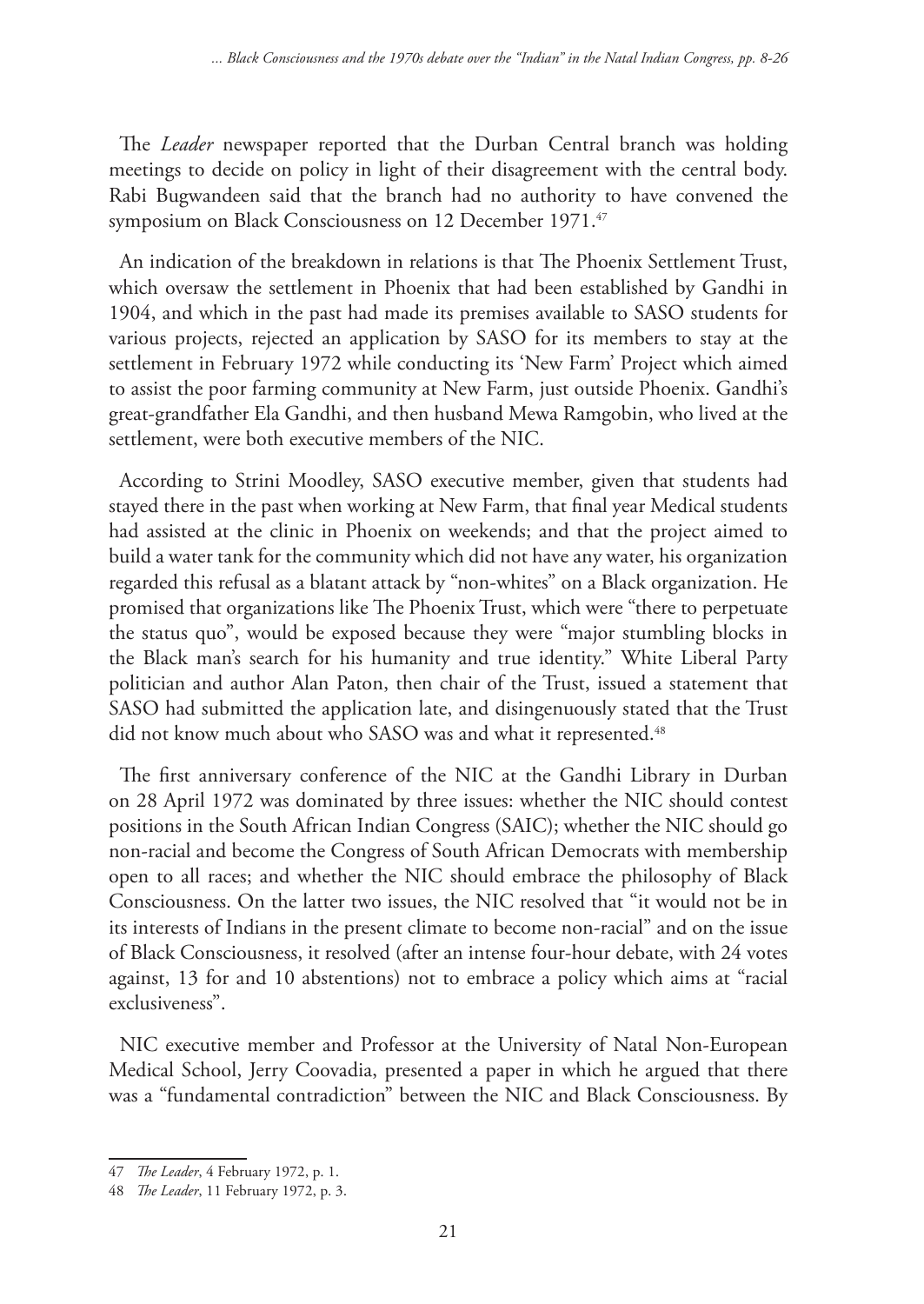defining themselves as Black, he said, the proponents of Black Consciousness:<sup>49</sup>

have fallen into the trap set by the White man. It is he who has defined himself by his colour – must we follow his perverse logic. We reject colour as a criterion for recognizing a man's worth…. In the final analysis we are men, regardless of colour. All the theorizing in the world is of little avail unless the basic inequalities alter and allow of a free and complete expression of the oppressed man.

While the aim to create Black solidarity was "laudable", Coovadia felt that solidarity did not come from similarity of religious customs or religious affinity but, a similarity in a desire for progress and recuperation…. Black Consciousness goes against an allencompassing humanism which we envisage for society. Blackness is the rallying point. We believe that there are genuine dangers in Black Consciousness leading to a form of Black Power. Although it is not racism now, it has grave potential of racism and racial exclusiveness. The proponents of Black Consciousness say it is a tactical manoeuvre until a normal situation is reached. That millennium will never come. The chances are that the manoeuvre will become Ultimate Belief.

Coovadia wanted an organization that did not reify race, arguing that Black Consciousness had the potential to perpetuate racial divisions in South Africa, just as apartheid was doing. Despite the rejection of the proposed People's Congress, supporters of Black Consciousness felt that the conference was a success since they had "succeeded in the sense that more and more people are now sitting up an having a closer look at the concept".50

Barney Pityana, responded to Coovadia in a letter to the *Leader* newspaper, which was published in the 12 May 1972 issue. The letter was titled "Blacks can no longer live in the afterworld". He described Coovadia's presentation as displaying "gross imperviousness to understanding so fundamental a social issue as Black Consciousness." He accused Coovadia of "misleading the house" and said that he would have intervened during the talk but "my kinky negroid hair did not pass me as an Indian". It was a "distortion of facts" to believe that embracing Black Consciousness amounted to "falling into the trap set by the White man". Pityana went on to write:<sup>51</sup>

The fact is that the blackness of our skins is a fact of creation. Black Consciousness then takes cognizance of the deliberateness of God's plans in creating Black people black. It is a universal fact that colour is the determinant for social involvement of whatever kind. Black people can no longer afford to live in the afterworld. We must be realistic in our approach to political problems….

<sup>49</sup> *The Leader*, 5 May 1972, pp. 1, 3.

<sup>50</sup> *The Leader*, 5 May 1972, p. 3.

<sup>51</sup> *The Leader*, 12 May 1972, p. 1.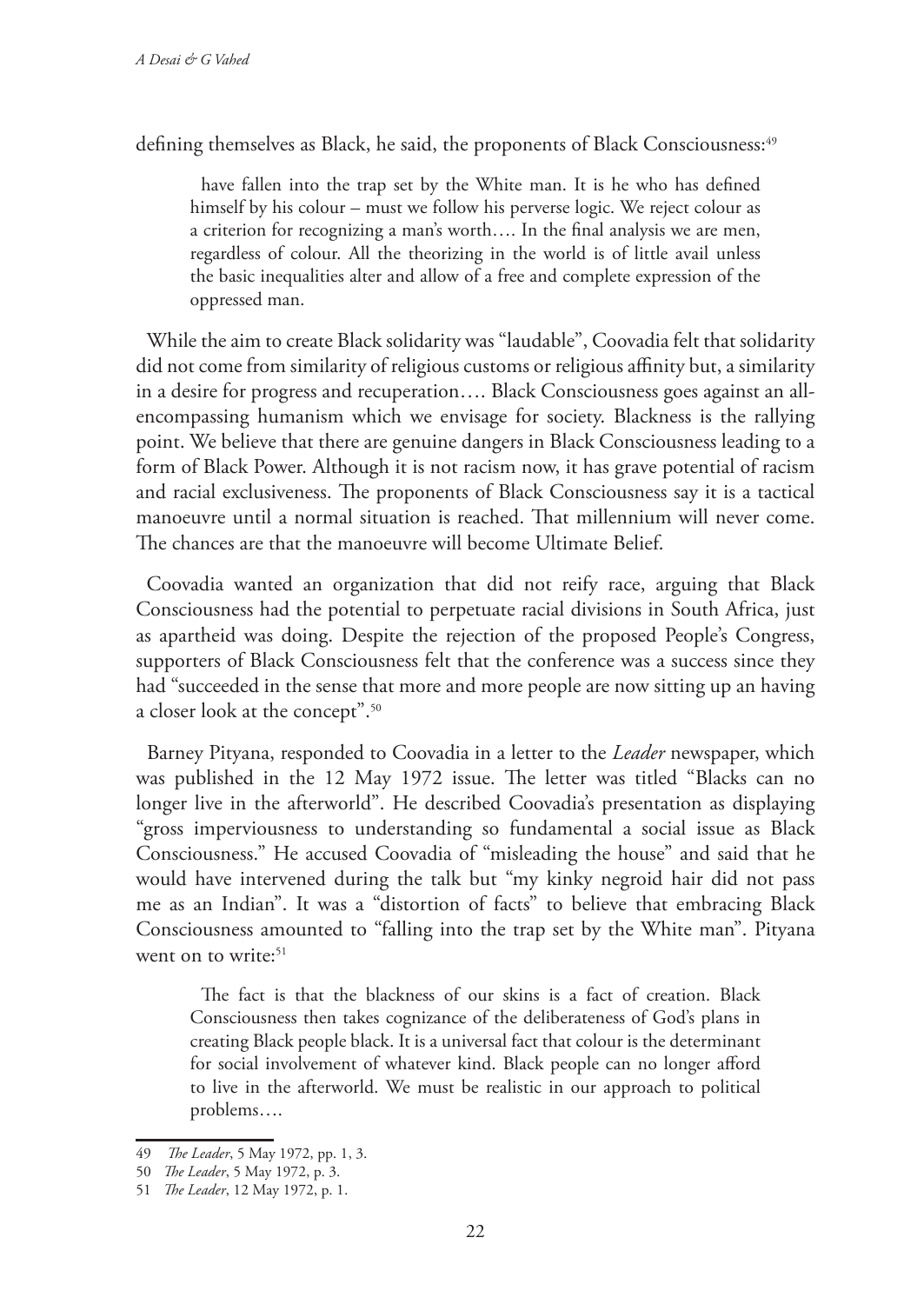There is no gainsaying the fact that White colonialist missionaries were here to conquer. Hence they had to rape the soul of the innocent and gullible Black heroes, undermine their religion which had well sustained them and bound them into tightly-knit community. Black Theology is then telling all self-respecting Black that: "In Christ God identified with the politically disinherited poor for the purpose of affirming their humanity liberating them, and calling them to a vision of society which would bind the devil of economic and political disparity".

The theory of culture and history are intertwined. This is one aspect where Black Consciousness is clearest. You see a danger of reverting to forms of life ill-suited to a modern industrial society like South Africa. Yet in order to increase their contribution and relevance to the developing community, Blacks have come to view as absurd the assumption that people had no life that was not somewhat regulated by White stimuli. No longer are we satisfied with merely knowing what White people have done to Black people. Rather we are now beginning to view Black people not as pathological or invisible adjustment of White people especially in the cultural domain but as creative makers of their own cultural destiny….

You say "solidarity comes not so much from religion, customs, tastes and racial affinity as from the similarity in economic and social conditions and from a similarity in economic and social conditions and from a similarity in a desire for progress and recuperation". Let me tell you that the wealth of evidence and authority is against this view. Customs, tastes and race – are all essential elements of a bid for closer links. The pursuit of common goals, aspirations and a fight for common survival are the issues that bring about solidarity.

Jerry [Coovadia], you seem to think that the Blacks' state of oppression is a past event. It is an issue that confronts us daily. We live with oppression, and subjugation in the hands of the Whites and other 'colonised' Blacks. … Oh, you are a dreamer. 'We want a free and equal life for all our citizens.' These are the pious incantations that deflect Blacks from their realistic pursuit…. Your understanding of South African society is very minimal. Your class consciousness will never be true. A White man, a drunk, won't work, vagabond goes gaily to the ballot-box while I have to watch! They are protected by White power. The major polarization is between black and white. Liberals would jump high at your patronizing them. The truth is that the likes of you are over-preoccupied about flirting with Whites.<sup>52</sup>

And so the debate went. Rather than some sense of an ending, a meeting point, it became more acrimonious. When the BCM raised the dropping of the "I" in the NIC, its defenders raised the issue of the exclusion of Whites. When the NIC supporters raised class, the BCM argued that the central division was in Pityana's

<sup>52</sup> Verbatim quoted from Barry Pityana's thoughts in *The Leader*, 12 May 1972, p. 3.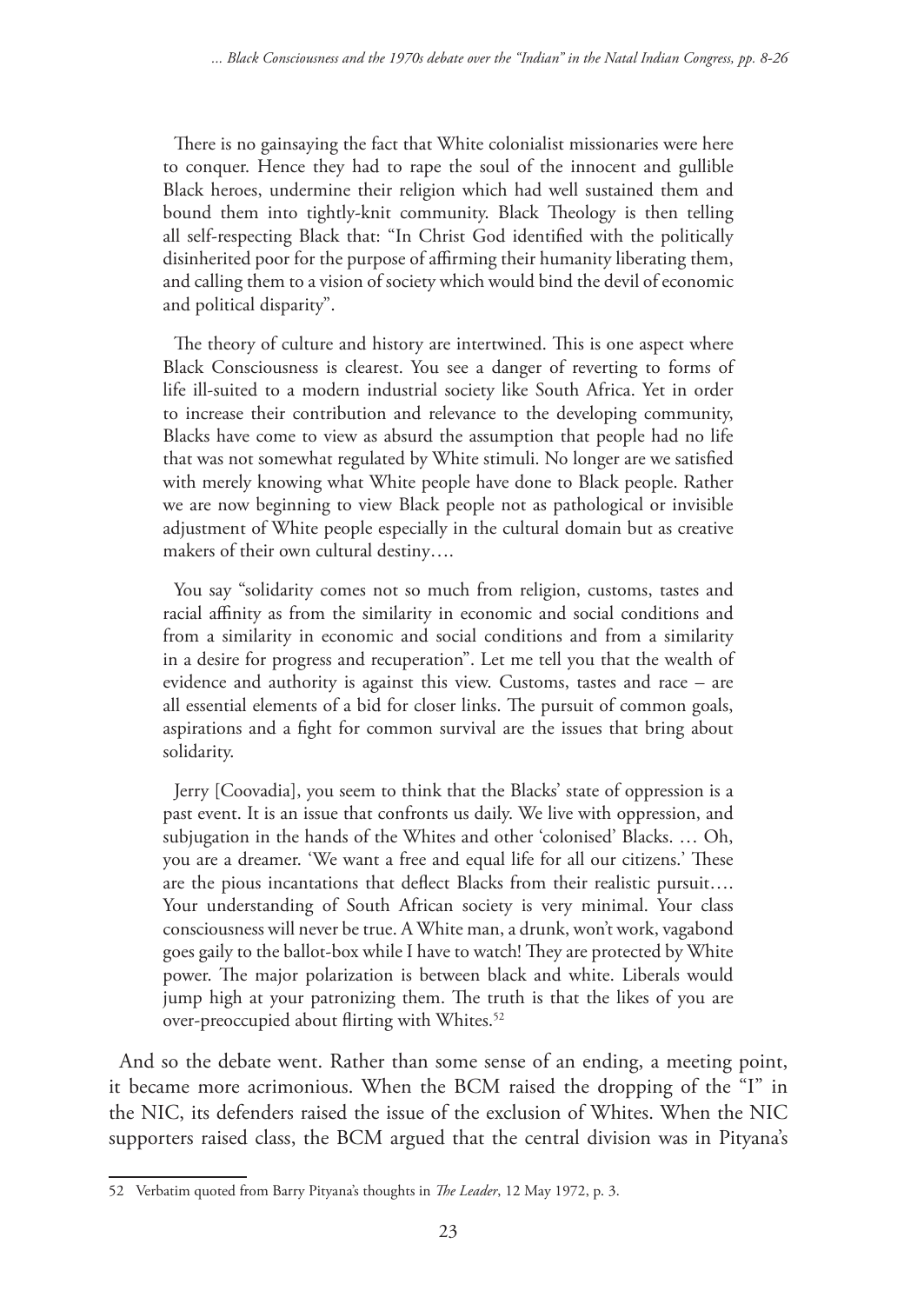words "between BLACK and WHITE". The issue of class and race was to bedevil both intellectuals and anti-apartheid activists despite a growing commitment to non-racialism. The BCM's power lay in the fact that it was determined to draw Africans, Coloureds and Indians into a single organization. While the movement never captured the imagination of significant numbers of Coloureds and Indians, its problematizing of racial organizing was to spur the ANC to open its doors to full membership for all racial groups and encourage the United Democratic Front's commitment to non-racialism. In many ways, the debate continues into the present as the voice of a narrower African nationalism is raised both within the ANC and more openly by the Economic Freedom Front (EFF). The furore over the naming of Monopoly Capital as White and blacklash over the Guptas only served to indicate how immediate are the debates about race that have their echoes back into the 1970s.

# **Concluding thoughts**

The split between supporters of the SASO/BC and the NIC was acrimonious. The groups went their separate ways. In 1972, the Black People's Convention (BPC) was formed, hoping to structure the BCM and move it beyond the universities. SASO/ Black Consciousness activists within the fold of the NIC joined the BPC. Eight SASO / BPC leaders were banned in March 1973: Steve Biko, Saths Cooper, Drake Koka, Bokwe Bafuma, Jerry Modisane, Strini Moodley, Harry Nengwekhulu, and Barney Pityana. Vino Cooper, then wife of Cooper, told reporters that Black people were "already restricted in some way. Five years of physical restriction will not kill my husband's determination to fight for the freedom of Black people from physical bondage and psychological oppression".53 Moodley's wife Sam Moodley, called on "all Black men in the country to become a soldier in the struggle. The fighting force for Blackness is still small. She needs more committed soldiers to take her message to the people".54

Despite their impression on young people, Biko and Black Consciousness were attacked from all sides, and not just NIC activists. On the left, the South African Communist Party (SACP)'s magazine, *The African Communist* railed that Biko was "a 'liberal', an idealist, insufficiently anti-capitalist, a pacifist, and lack[ed] any understanding of mass struggle...".<sup>55</sup> How ironic that Biko, who put the liberals on the back-foot, was labelled one himself. More sardonically, the SACP could argue that Biko did not understand mass struggle as they hung on to the coat-tails of the ANC, too petrified to walk alone.

However, the onslaught was unrelenting. In 1984, Rob Davies, Dan O'Meara and Sipho Dlamini published Volume Two of *The Struggle for South Africa: A Reference* 

<sup>53</sup> *The Graphic*, 9 March 1973. p. 3.

<sup>54</sup> *The Graphic*, 16 March 1973, p. 1.

<sup>55</sup> L Wilson, *Steve Biko*, p. 148.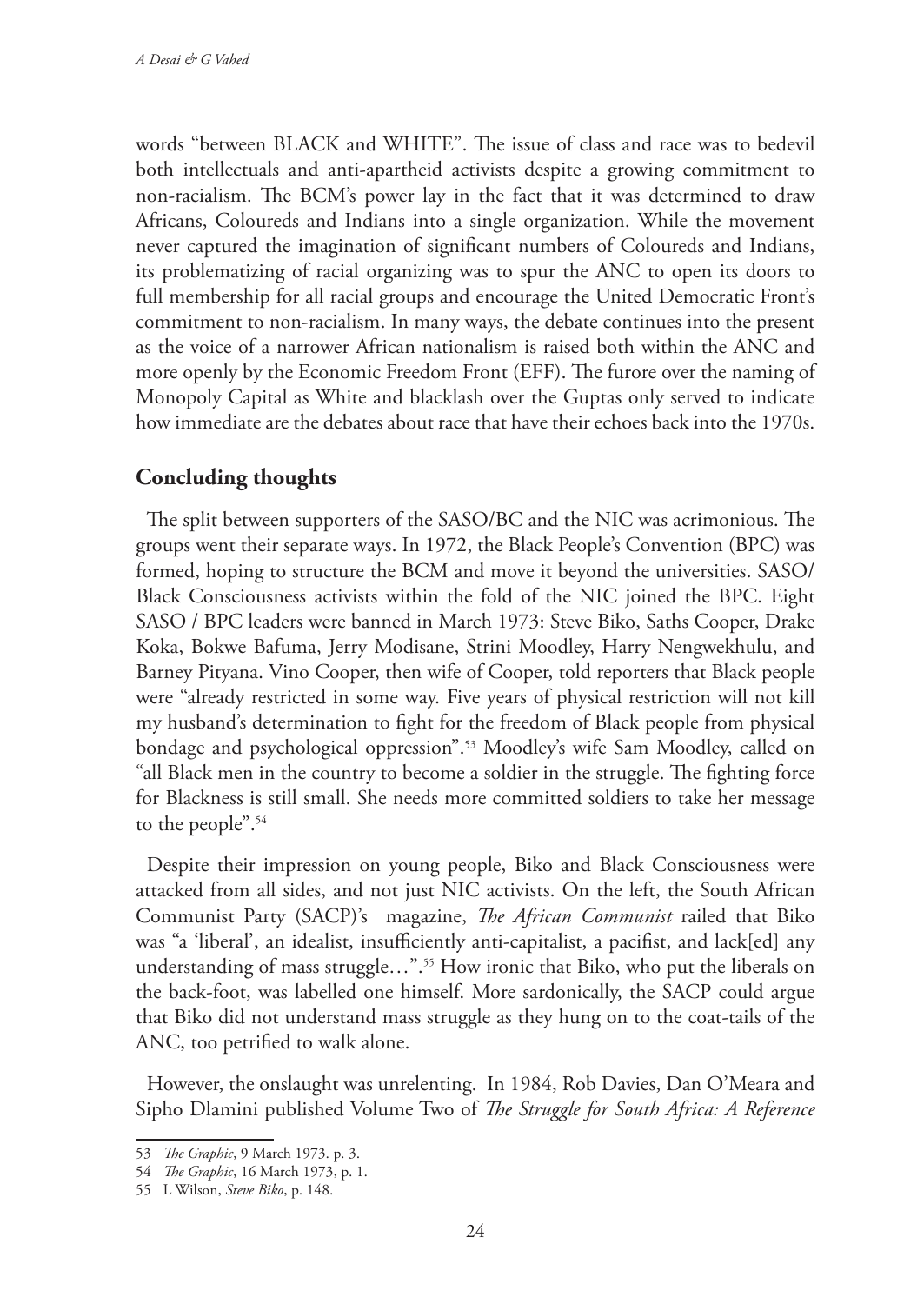*Guide to Movements, Organisations and Institutions*. Speaking of the BCM, they argued that there were:<sup>56</sup>

…intensified attempts by various imperialist interests to turn the BCM into a 'third force', as an alternative to the ANC and PAC. While it would be untrue to suggest that these forces in any way controlled the Black Consciousness Movement, the Geneva-based International University Exchange Fund (UEF) in particular gave the BC movement a great deal of support as part of its 'third force strategy'.

How nonchalantly Davies et al. spread the smear "Third Force". In the South Africa of 1984, to be associated with the Third Force in any way was to be seen as being an agent of the apartheid state and fair game for beatings and assassination. What exiled academics like Davies et al. failed to understand is that all of this was not at the level of high theory, despite the BC high priest pretensions. It was "the" inspiration. The word organization is a misnomer. As the Reverend Aelred Stubbs wrote in 1978- 1979, in what were really contemporaneous notes: "The political genius of Steve (Biko) lay in concentrating on the creation and diffusion of a new "consciousness" rather than in the formation of a rigid "organisation".<sup>57</sup>

It was a consciousness that liberated the generation of the 1970s. The idea of Blackness. Black Consciousness was the inspiration to break out of apartheidimposed identities. It was truly a "mental insurrection".58 In this sense, the challenge of BCM was far from a fool's errand.

The issue of race is still with us and will be for some time to come. Biko and his lieutenants had the courage to challenge the way we thought about race. In the 1980s, the commitment to Black unity folded into a nascent non-racialism. It is a debate to be had once more as deepening poverty and inequality forces South Africans to confront both race and class divisions.

Some might argue that it is a fool's errand to try and think beyond race in a country with South Africa's history. But fools in the Royal courts of old always saw more than the King and his courtiers.

A quarter century after liberation, how does one think about BCM? Wendy Brown is instructive: "…theory is never 'accurate' or 'wrong', it is only more or less illuminating, more or less provocative, more or less an incitement to thought, imagination, desire, possibilities for renewal".<sup>59</sup> Since 1994 democratic elections

<sup>56</sup> R Davies, D O'Meara & S Dlamini, *The struggle for South Africa: A reference guide to movements*, 2 (London, Zed Books, 1984), p. 307.

<sup>57</sup> A Stubbs, "Martyr of hope: A personal memoir", S Biko, *I write what I like*, pp. 175-244, p. 205.

<sup>58</sup> R Fatton Jr., *Black Consciousness in South Africa: The dialectics of ideological resistance to Apartheid* (New York, New York University Press, 1986), p. 78.

<sup>59</sup> W Brown, *Edgework: Critical essays on knowledge and politics* (Princeton, Princeton University Press, 2005), p. 80.